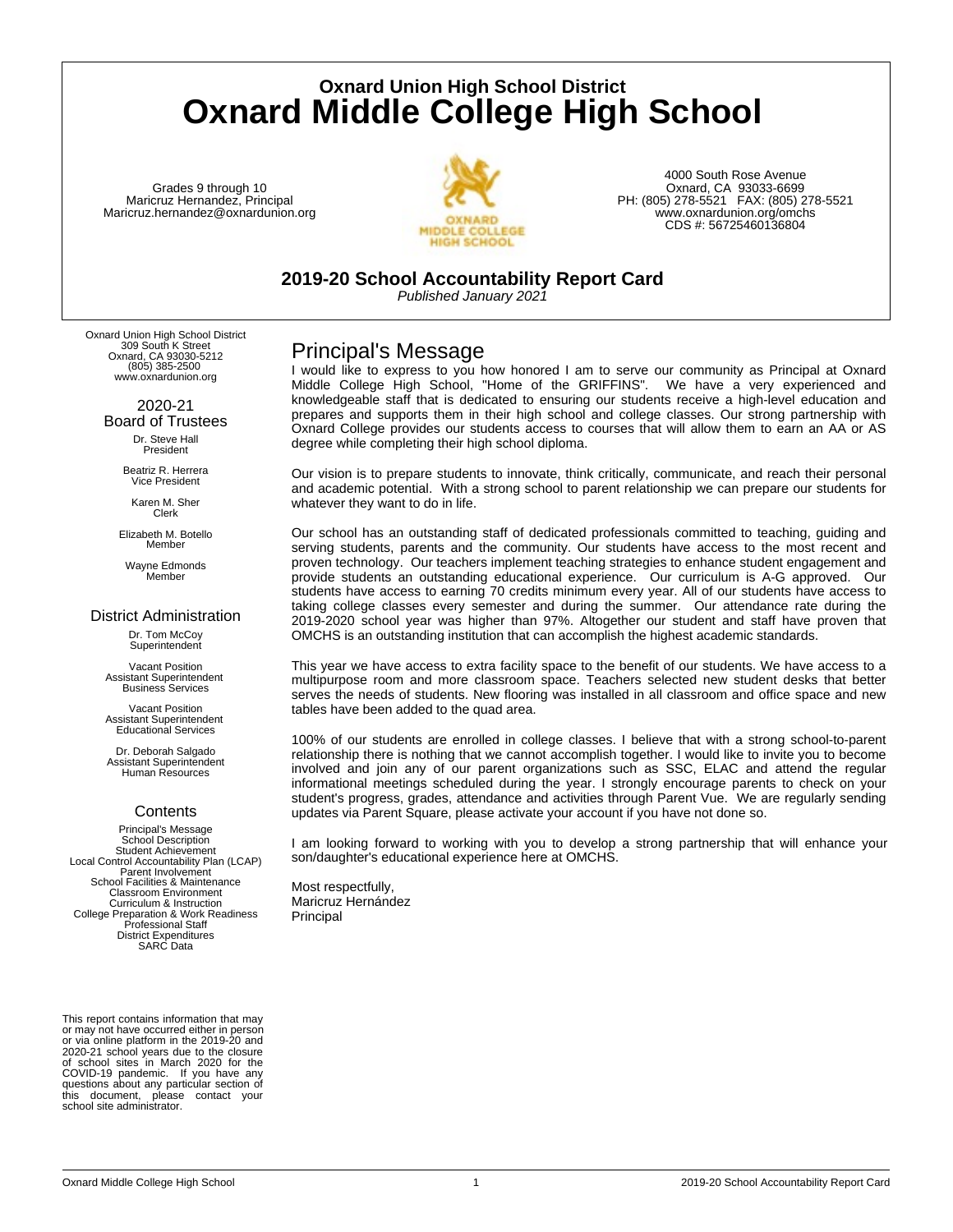## School Description

Oxnard Middle College High School is located in the southern region of Oxnard and serves students in grades nine through ten following a traditional calendar. At the beginning of the 2019-20 school year, 70 students were enrolled, including 1.4% in special education, 4.3% qualifying for English Language Learner support, and 70% qualifying for free or reduced price lunch.

| Student Enrollment by Student Group / Grade Level<br>2019-20 |                          |                         |               |
|--------------------------------------------------------------|--------------------------|-------------------------|---------------|
| <b>Student Group</b>                                         | % of Total<br>Enrollment | Grade Level             | # of Students |
| Black or<br>African-Amer.                                    | 1.40%                    | Grade 9                 | 34            |
| Amer. Indian or<br>Alaska Native                             | $0.00\%$                 | Grade 10                | 36            |
| Asian                                                        | 2.90%                    | Ungraded                | $\Omega$      |
| Filipino                                                     | 2.90%                    |                         |               |
| Hisp. or Latino                                              | 82.90%                   |                         |               |
| Native Hawaiian or<br>Pacific Islander                       | $0.00\%$                 |                         |               |
| White                                                        | 7.10%                    |                         |               |
| Two or More Races                                            | 2.90%                    |                         |               |
| Students with<br><b>Disabilities</b>                         | 1.40%                    |                         |               |
| Socioeconomically<br>Disadvantaged                           | 70.00%                   |                         |               |
| <b>English Learners</b>                                      | 4.30%                    |                         |               |
| Foster Youth                                                 | 0.00%                    |                         |               |
| <b>Homeless</b>                                              | 1.40%                    |                         |               |
|                                                              |                          | <b>Total Enrollment</b> | 70            |

## Student Achievement

#### Physical Fitness

In the spring of each year, Oxnard Middle College High School is required by the state to administer a physical fitness test to all students in grade nine. The physical fitness test measures each student's ability to complete fitness tasks in six major areas. Students who either meet or exceed the standards in all six fitness areas are considered to be in the "healthy fitness zone." The chart reported in this document reports only the percentage in each category, not a cumulative total of the results for categories 4 of 6 and 5 of 6. Comparative district and state results can be found at the CDE's website.

| <b>Physical Fitness Test</b><br>Percentage of Students Meeting California Fitness Standards<br>2019-20 |                                                 |                                  |                                 |
|--------------------------------------------------------------------------------------------------------|-------------------------------------------------|----------------------------------|---------------------------------|
|                                                                                                        | <b>Percentage of Students Meeting Standards</b> |                                  |                                 |
| Grade Level<br>Tested                                                                                  | Four of Six Fitness<br><b>Standards</b>         | Five of Six Fitness<br>Standards | Six of Six Fitness<br>Standards |
| Ninth                                                                                                  | N/A                                             | N/A                              | N/A                             |

*Note: Cells with N/A values do not require data as the 2019-2020 data are not available.*

*Note: Due to the COVID-19 pandemic, Executive Order N-56-20 was issued which waived the requirement to administer the physical fitness performance test for the 2019-2020 school year.*

### California Assessment of Student Performance and Progress

The California Assessment of Student Performance and Progress (CAASPP) System includes the Smarter Balanced Summative Assessments (SBAC) for students in the general education population, and the California Alternate Assessments (CAAs) for students with the most significant cognitive disabilities. Only eligible students may participate in the administration of the CAAs. CAAs items are aligned with alternative achievement standards, which are linked with the Common Core State Standards (CCSS). CAASPP

results are a measure of how well students are mastering California's standards in English language arts/literacy (ELA) and mathematics, and are given to grades three through eight and grade eleven. SBAC tests assess student performance in ELA/Literacy and mathematics utilizing computer-adaptive tests and performance tasks, and CAAs test items are aligned with alternative achievement standards which are linked with the Common Core State Standards (CCSS).

There are no CAASPP results available for Oxnard Middle College High School for the 2019-20 school year. The 2020-21 school year will be the first year that Oxnard Middle College High School proctors the CAASPP to 11th grade students. More information on CAASPP can be found on the California Department of Education's website www.cde.ca.gov/ta/tg/ca/.

## Local Control Accountability Plan (LCAP)

As part of the new Local Control Funding Formula, school districts are required to develop, adopt, and annually update a three-year<br>Local Control and Accountability Plan (LCAP). The following Local Control and Accountability Plan (LCAP). components of this SARC address some of the priorities identified in the District's LCAP:

Conditions of Learning (Basic Services) – State Priority 1: Degree to which teachers are appropriately assigned and fully credentialed in the subject areas and for the pupils they are teaching; pupils have access to standards-aligned Instructional materials and school facilities are maintained in good repair. Covered in *Teacher Assignment*, including the Teacher Credentials & Misassignments chart; *Instructional Materials*, including the Textbooks chart; and *School Facilities & Maintenance*, including the Campus Description and School Facility Good Repair Status charts.

Conditions of Learning (Implementation of State Standards) – State Priority 2: Implementation of academic content and performance standards adopted by the state board for all pupils. Not covered in the School Accountability Report Card.

Parental Involvement – State Priority 3: Efforts to seek parent input in decision making, promotion of parent participation in programs for unduplicated pupils and special need subgroups. Covered in *Parent Involvement.*

Pupil Achievement – State Priority 4: Performance on standardized tests, score on Academic Performance Index, share of pupils that are college and career ready, share of English learners that become English proficient, English learner reclassification rate, share of pupils that pass Advanced Placement exams with a 3 or higher, and share of pupils determined prepared for college by the Early Assessment Program. Covered in *California Assessment of Student Performance and Progress*, including the CAASPP charts.

Engagement (Pupil Engagement) – State Priority 5: School attendance rates, chronic absenteeism rates, middle school dropout rates, high school dropout rates, and high school graduation rates. Covered in *Dropout & Graduation Rates*, including the Dropout chart; and *Graduation Requirements*, including the Graduation Rate chart for high schools only.

School Climate – State Priority 6: Pupil suspension rates, pupil expulsion rates, other local measures including surveys of pupils, and parents and teachers on the sense of safety and school connectedness. Covered in *Discipline & Climate for Learning*, including Suspension & Expulsion chart; and *School Site Safety Plan.*

Conditions of Learning (Course Access) – State Priority 7: Pupil enrollment in a broad course of study that includes all of the subject areas. Not covered in the School Accountability Report Card.

Other Pupil Outcomes – State Priority 8: Pupil outcomes in the subject areas. Covered in *Physical Fitness*, including the Physical Fitness Test chart.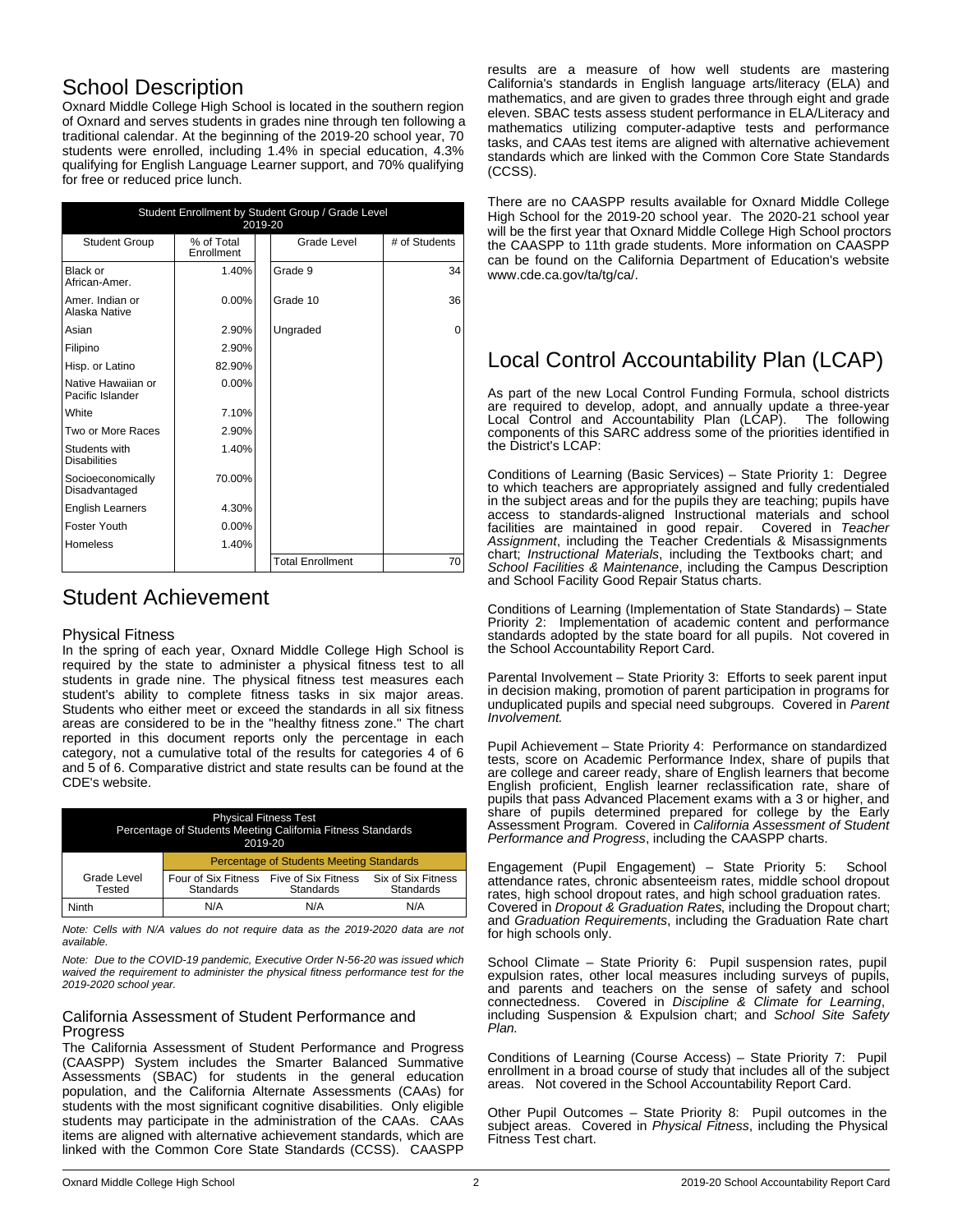## Parent Involvement

Parents are encouraged to get involved in their child's learning environment either by participating in a decision-making group or simply attending school events.

Parents stay informed on upcoming events and school activities through the school website, personal phone calls, electronic updates, teacher websites, and Parent Square. Contact any school office member at (805) 278-5521 for more information on how to become involved in your child's learning environment.

#### **Committees**

English Learner Advisory Council School Site Council Superintendent's Advisory Parent Group

#### **School Activities**

Awards Nights Back to School Night Board Recognition Coffee with the Counselor Open House Parent Orientation Student Orientation

## School Facilities & Maintenance

The district takes great efforts to ensure that all schools are clean, safe, and functional through proper facilities maintenance and campus supervision. Oxnard Middle College High School is located on the Oxnard College campus; ongoing maintenance and campus improvements ensure facilities remain up to date and provide adequate space for students and staff. Oxnard College maintenance and site custodial staff ensure that the repairs necessary to keep the school in good condition are completed in a timely manner. A work order process is used by school and college staff to communicate non-routine maintenance requests.

Every morning before school begins, college campus security officer(s) inspect facilities for safety hazards or other conditions that need attention prior to students and staff entering school grounds. One day custodian is assigned to Oxnard Middle College High School. The custodian is responsible for:

- Classroom cleaning
- Lunch area setup/cleanup
- Office area cleaning
- Restroom cleaning

Restrooms are checked regularly throughout the day for cleanliness and subsequently cleaned as needed. The principal communicates with custodial staff daily concerning maintenance and school safety issues.

| <b>Campus Description</b>   |          |
|-----------------------------|----------|
| Year Built                  |          |
| Acreage                     |          |
| Square Footage              |          |
|                             | Quantity |
| <b>Permanent Classrooms</b> |          |
| Portable Classrooms         | 5        |
| Restrooms (sets)            | 3        |
| Multipurpose Room(s)        |          |
| Main Office                 |          |
| Storage Room                |          |

#### Facilities Inspection

The district's maintenance department inspects Oxnard Middle College High School on an annual basis in accordance with Education Code §17592.72(c)(1). Oxnard Middle College High School uses a school site inspection survey to identify unsafe or hazardous conditions and facility improvement needs. The most recent school inspection took place on Wednesday, April 01, 2020 to Monday, May 18, 2020. No emergency repairs were needed and no unsafe conditions were found. During fiscal year 2020-21, all restrooms were fully functional and available for student use at the time of the inspection.

| <b>School Facility Good Repair Status</b><br>Most Recent Inspection: Wednesday, April 01, 2020 |                      |      |      |
|------------------------------------------------------------------------------------------------|----------------------|------|------|
| Item Inspected                                                                                 | <b>Repair Status</b> |      |      |
|                                                                                                | Good                 | Fair | Poor |
| A. Systems                                                                                     |                      |      |      |
| <b>B.</b> Interior                                                                             |                      |      |      |
| C. Cleanliness                                                                                 |                      |      |      |
| D. Electrical                                                                                  |                      |      |      |
| E. Restrooms / Fountains                                                                       |                      |      |      |
| F. Safety                                                                                      |                      |      |      |
| G. Structural                                                                                  |                      |      |      |
| H. External                                                                                    |                      |      |      |

|           |      | Overall Summary of School Facility Good Repair Status |      |
|-----------|------|-------------------------------------------------------|------|
| Exemplary | Good | Fair                                                  | Poor |
|           |      |                                                       |      |

#### *Rating Description*

*Exemplary: The school meets most or all standards of good repair. Deficiencies noted, if any, are not signifcant and/or impact a very small area of the school.*

#### Campus Supervision

School administration and teaching staff place a high priority on providing adequate adult supervision on campus before, during, and after school. All staff monitor the campus entrance area and designated common areas before school, during lunch, and during dismissal to monitor student activities and behavior. During school hours, all visitors must sign in at the school's office.

#### School Site Safety Plan

The Comprehensive School Site Safety Plan was developed for Oxnard Middle College High School in collaboration with local agencies and the district office to fulfill Senate Bill 187 requirements. Components of this plan include child abuse reporting procedures, teacher notification of dangerous pupil procedures, disaster response procedures, procedures for safe arrival and departure from school, sexual harassment policy, and dress code policy. The school's most recent school safety plan was reviewed, updated, and discussed with school staff in January 2020.

## Classroom Environment

#### Discipline & Climate for Learning

Oxnard Middle College High School's discipline policies are based on a Multi-Tiered System of Supports approach to social, emotional and behavioral support. This school-wide positive behavior management plan is used as a guide to develop school rules, develop behavior management programs, promote responsibility, promote respect, and minimize classroom disruptions. Disciplinary intervention is managed by school administration in a fair, firm, and consistent manner based upon the nature of each situation.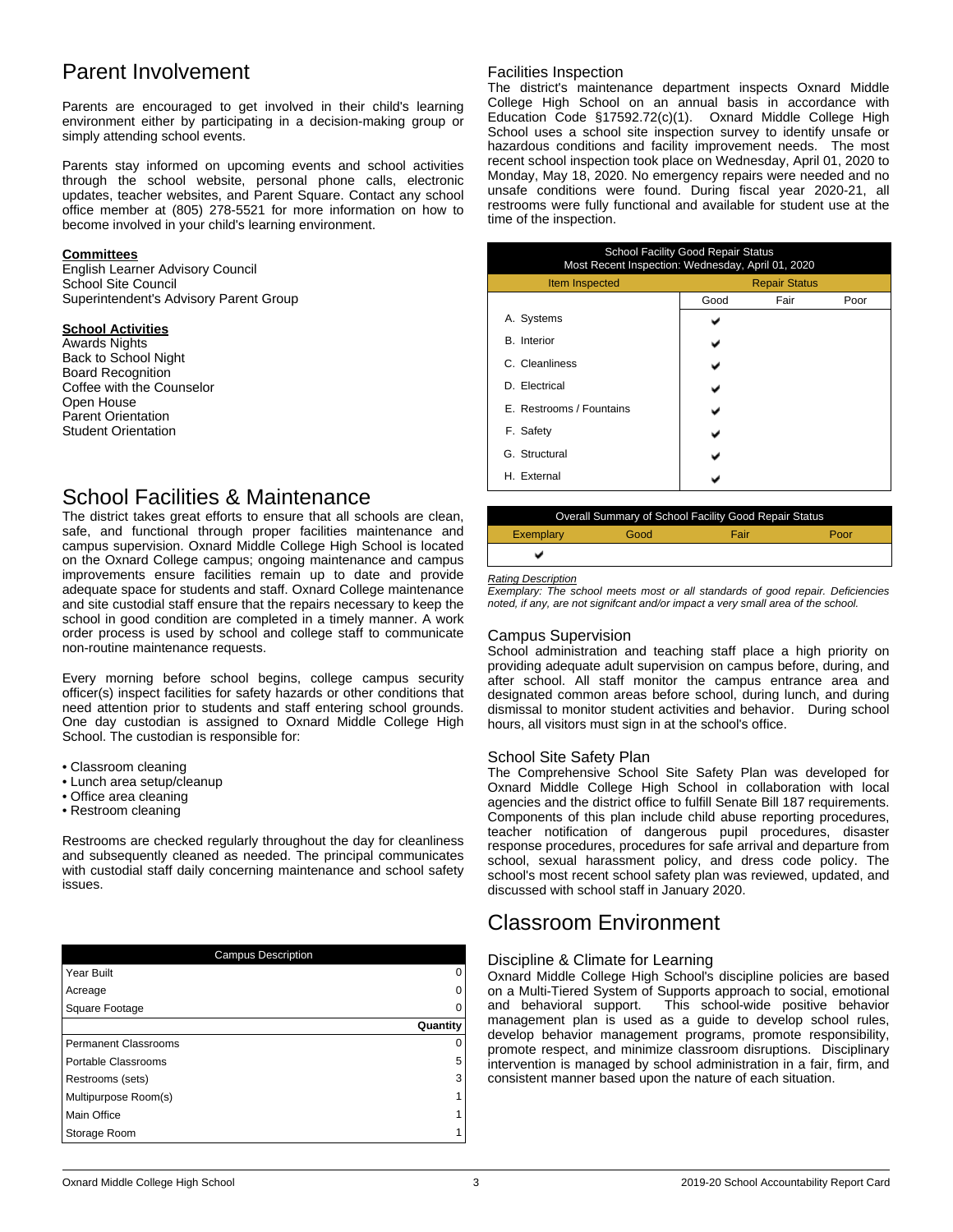| <b>Suspensions &amp; Expulsions</b> |           |                 |       |  |
|-------------------------------------|-----------|-----------------|-------|--|
|                                     | $17 - 18$ | 18-19           | 19-20 |  |
|                                     |           | School          |       |  |
| % Students Suspended                | 0.0       | 2.6             | 0.0   |  |
| % Students Expelled                 | 0.0       | 2.6             | 0.0   |  |
|                                     |           | <b>District</b> |       |  |
| % Students Suspended                | 5.2       | 6.2             | 4.0   |  |
| % Students Expelled                 | 0.1       | 0.3             | 0.3   |  |
|                                     |           | <b>State</b>    |       |  |
| % Students Suspended                | 3.5       | 3.5             | 2.5   |  |
| % Students Expelled                 | 0.1       | 0.1             | 0.1   |  |

*Note: The 2019-2020 suspensions and expulsions rate data are not comparable to prior year data because the 2019-2020 school year is a partial school year due to the COVID-19 crisis. As such, it would be inappropriate to make any comparisons in rates of suspensions and expulsions in the 2019-2020 school year compared to prior years.*

#### Class Size

The Class Size Distribution table in this report illustrates the distribution of class sizes by subject area, the average class size, and the number of classes that contain 1-22 students, 23-32 students, and 33 or more students. Calculations exclude classrooms of 50 or more students.

| Average Class Size and Class Size Distribution |                      |                          |                          |        |
|------------------------------------------------|----------------------|--------------------------|--------------------------|--------|
|                                                |                      | 2018-19                  |                          |        |
|                                                | Avg.<br>Class        | <b>Number of Classes</b> |                          |        |
| <b>Subject</b>                                 | <b>Size</b>          | $1 - 22$                 | 23-32                    | $33 +$ |
| English                                        | 20.0                 | 2                        |                          |        |
| <b>Mathematics</b>                             | 20.0                 | 2                        |                          |        |
| Science                                        |                      |                          |                          |        |
| Social Science                                 |                      |                          |                          |        |
|                                                |                      |                          | 2019-20                  |        |
|                                                | Avg.<br><b>Class</b> |                          | <b>Number of Classes</b> |        |
| <b>Subject</b>                                 | <b>Size</b>          | $1 - 22$                 | 23-32                    | $33 +$ |
| English                                        | 17.0                 | 4                        |                          |        |
| <b>Mathematics</b>                             | 17.0                 | 4                        |                          |        |
| Science                                        |                      |                          |                          |        |
| Social Science                                 |                      |                          |                          |        |

*\*Number of classes indicates how many classrooms fall into each size category (a range of total students per classroom). At the secondary level, this information is reported by subject area rather than grade level.*

### Dropout & Graduation Rates

Oxnard Middle College High School's teachers and administrative staff practice the early identification of and intervention on behalf of students who exhibit warning signs and/or behavioral traits that may lead to dropping out of school. Intervention strategies used to promote attendance and reduce dropout rates include monitoring test results and performance, parent conferences, counseling, and referral to an alternative high school setting. Understanding that the needs of each student are different, administrators, counselors, and teaching staff continue their efforts to discover successful solutions to help students complete their high school program.

Students must accumulate 230 course credits to receive a high school diploma from Oxnard Middle College High School. Alternative methods of acquiring a diploma are available through the continuation school, community day school, adult school, Condor High School (independent study) for those students who have been unsuccessful in a high school environment or have exhausted their opportunities to remain at Oxnard Middle College High School.

In the following Dropout & Graduation Rates table, 2018-19 data is<br>the most current information available, since state the most current information available, since state certification/release dates for dropout data occur too late for inclusion in this report. Detailed information about dropout rates and graduation rates can be found on the DataQuest Web page at http://dq.cde.ca.gov/dataquest/.

| Dropout & Graduation Rates (Four-Year Cohort Rate) |           |                 |         |
|----------------------------------------------------|-----------|-----------------|---------|
|                                                    |           | School          |         |
|                                                    | $16 - 17$ | 17-18           | 18-19   |
| Dropout Rate                                       | 0.0%      | 0.0%            | 0.0%    |
| <b>Graduation Rate</b>                             | 0.0%      | 0.0%            | $0.0\%$ |
|                                                    |           | <b>District</b> |         |
|                                                    | 16-17     | $17 - 18$       | 18-19   |
| <b>Dropout Rate</b>                                | 7.1%      | 7.1%            | 6.8%    |
| <b>Graduation Rate</b>                             | 85.6%     | 84.9%           | 85.5%   |
|                                                    |           | <b>State</b>    |         |
|                                                    | 16-17     | 17-18           | 18-19   |
| Dropout Rate                                       | 9.1%      | 9.6%            | 9.0%    |
| <b>Graduation Rate</b>                             | 82.7%     | 83.0%           | 84.5%   |

*For the formula to calculate the 2018-19 and 2019-20 adjusted cohort graduation rate, see the 2019-20 Data Element Definitions document located on the SARC web page at https://www.cde.ca.gov/ta/ac/sa/*

## Curriculum & Instruction

#### Staff Development

All training and curriculum development activities at Oxnard Middle College High School revolve around the California State Content Standards and Frameworks. During the 2019-20 school year, Oxnard Middle College High School held staff development training devoted to:

- AVID Training
- Testing
- Student Data
- Technology
- Online Instruction

Decisions concerning selection of staff development activities are performed with teacher input using tools such as state assessment results and data analysis to determine the areas in which additional teacher training may enhance classroom instruction and increase student achievement levels. Oxnard Middle College High School supports ongoing professional growth throughout the year on early release days. Teachers meet as a collaborative unit to conduct data analysis to identify areas of need. Teaching staff are provided the opportunity to participate in district-sponsored staff development workshops or training session as 1) a supplement to site-based staff development, 2) for reinforcement of or follow-up on previous training, or 3) follow-up training for newly implemented programs/curricula.

During the 2018-19, 2019-20, and 2020-21 school years, Oxnard Middle College High School's teachers had the opportunity to attend the following events hosted by the Oxnard Union High School District:

2018-19 Training:

- Next Generation Science Standards (NGSS)
- English Language Arts (ELA)
- Mathematics
- Social Science
- iLit Training

2019-20 Training:

- Multi-Tiered System of Supports (MTSS)
- iLit Reading Intervention
- SkillsUSA Training for Career Pathways
- Edge Training for ESL Students
- Curriculum Design for Dual Language Immersion
- Textbook Pilot Training for Science and ELA
- Math Leadership Network
- Digital Broadcast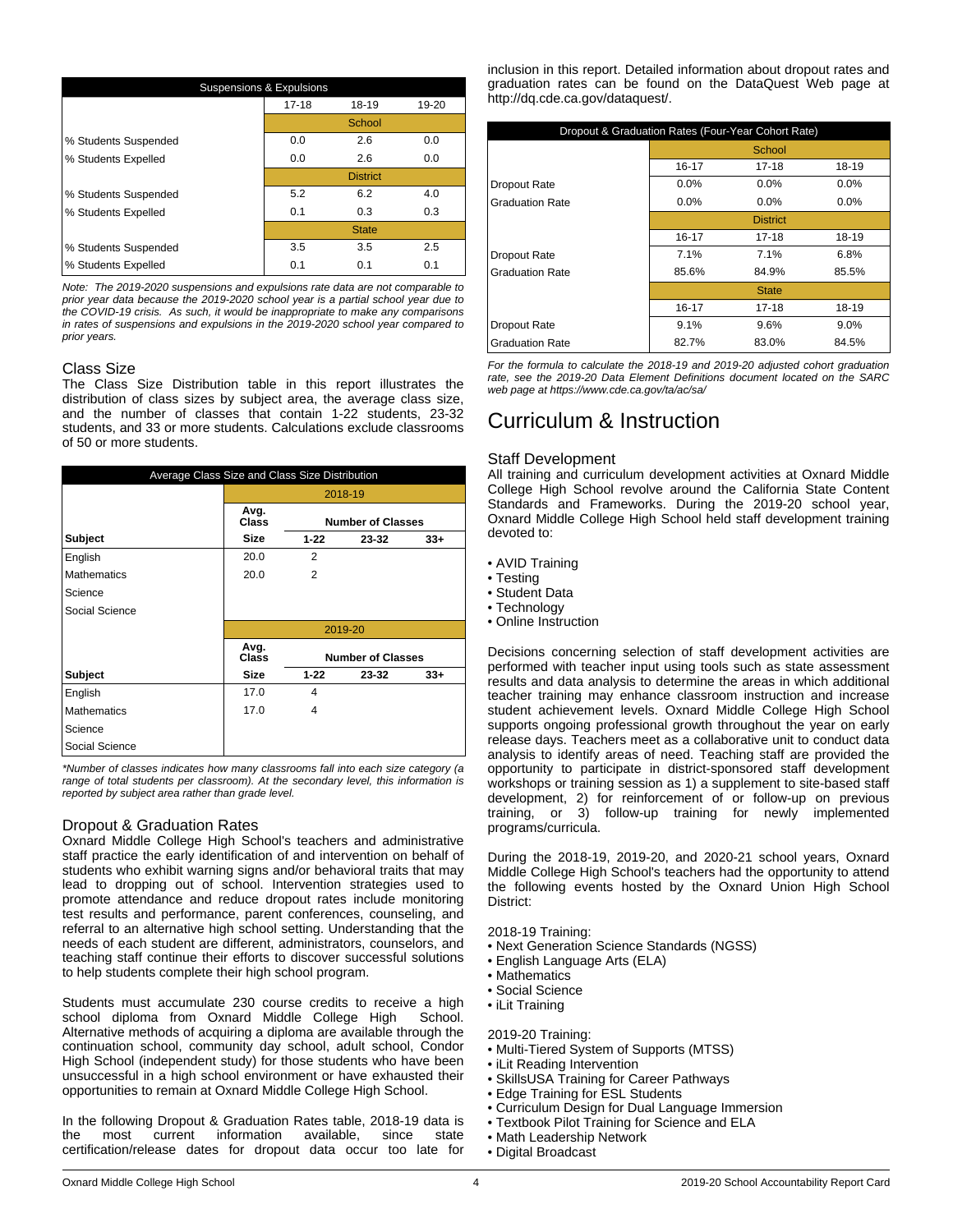#### • Ethnic Studies Curriculum Development

- Dual Immersion Textbook Pilot Training
- VC Innovates
- AP Spanish Committee Test Development
- Next Generation Science Standards (NGSS)
- Library Learning Day
- AVID Elective Focused Note-Taking
- Data Chats for Common Assessments, Corrective Teaching, and Engagement
- Google Platform Training
- PLC Summer Curriculum Planning, Common Syllabi, Technology Use, Student Engagement
- Positive Behavioral Interventions & Supports (PBIS)
- Distance Learning Platforms (Google Meet, Technology)

### 2020-21 Training:

- Interactive Google Meet
- Grading for Equity 1 Key Concepts
- Grading for Equity 2 Scoring Rubrics
- Grading for Equity 3 Mastery Tracking
- Supporting English Learners in Distance Learning
- Supporting SPED in Distance Learning
- Social Emotional Learning (SEL) Check-in
- Google Classroom & Canvas
- ParentSquare
- Digital Tools
- Lesson Design Strategy for Distance Learning

Oxnard Middle College High School offers support to new and veteran teachers through peer coaching and mentoring. Instructional aides are provided targeted training focused on teaching strategies and curriculum content. Substitute teachers are invited to participate in designated staff development activities. All staff are encouraged to attend professional workshops and conferences. Classified support staff receive job-related training from department supervisors and district representatives.

| Number of School Days Dedicated to Staff Development and Continuous<br>Improvement |         |         |
|------------------------------------------------------------------------------------|---------|---------|
| 2018-19                                                                            | 2019-20 | 2020-21 |
|                                                                                    |         |         |

### Instructional Materials

All textbooks used in the core curriculum at Oxnard Middle College High School are aligned to the California Content Standards and Frameworks. Standards-based instructional materials are approved by the district's Board of Trustees. The district follows the State Board of Education's six-year adoption cycle for core content materials and the eight-year cycle for textbook adoptions in foreign language, visual and performing arts, and health.

On Wednesday, September 23, 2020, the Oxnard Union High School District's Board of Trustees held a public hearing to certify the extent to which textbooks and instructional materials have been provided to students. The Board of Trustees adopted Resolution No. 20-47 which certifies as required by Education Code §60119 (1) that textbooks and instructional materials were provided to all students, including English learners, in the district to the extent that each pupil has a textbook or instructional materials, or both, to use in class and to take home, (2) sufficient textbooks and instructional materials were provided to each student, including English learners, that are aligned to the academic content standards and consistent with the cycles and content of the curriculum frameworks in math, science, history-social science, and English/language arts, (3) sufficient textbooks or instructional materials were provided to each pupil enrolled in foreign language or health classes, and (4) sufficient laboratory science equipment was available for science laboratory classes offered in grades 9-12 inclusive.

In addition to core subject areas, districts are required to disclose in their SARCs the sufficiency of instructional materials used for their visual/performing arts curricula. During the 2020-21 school year, Oxnard Union High School District provided each student, including English learners, enrolled in a visual/performing arts class with a

textbook or instructional materials to use in class and to take home. These materials complied with the state's content standards and curriculum frameworks.

| <b>Textbooks</b>              |                                                                                  |                       |  |
|-------------------------------|----------------------------------------------------------------------------------|-----------------------|--|
|                               |                                                                                  | <b>Pupils Lacking</b> |  |
|                               | <b>Adoption Year</b> Publisher & Series                                          | <b>Textbooks</b>      |  |
| <b>English Language Arts</b>  |                                                                                  |                       |  |
| 2008                          | Bedford/St. Martin's, The Language of<br>Composition                             | $0\%$                 |  |
| 2005                          | McDougal Littell, Language Network                                               | $0\%$                 |  |
| 2005                          | McDougal Littell, The Language of Literature                                     | $0\%$                 |  |
| 2016                          | Pearson, The Longman Reader                                                      | 0%                    |  |
| 2007                          | Prentice Hall, Timeless Voices, Timeless<br><b>Themes The British Tradition</b>  | $0\%$                 |  |
| <b>Foreign Languages</b>      |                                                                                  |                       |  |
| 2011                          | Better Chinese Limited, Discovering Chinese                                      | $0\%$                 |  |
| 2007                          | EMC Paradigm, Que Chevere 1, 2, 3                                                | $0\%$                 |  |
| 2003                          | Holt, Ven Conmigo                                                                | $0\%$                 |  |
| 2007                          | McDougal Littell, Abriendo Puertas: Lenguaje                                     | $0\%$                 |  |
| 2007                          | McDougal Littell, Discovering French<br>Nouveau                                  | $0\%$                 |  |
| 2007                          | McDougal Littell, En Espanol                                                     | $0\%$                 |  |
| 2007                          | Prentice Hall, Abriendo paso: Gramatica                                          | $0\%$                 |  |
| 2007                          | Prentice Hall, Abriendo paso: Lectura                                            | $0\%$                 |  |
| 2004                          | Prentice Hall, Momentos de los literaturas<br>hispanicas                         | $0\%$                 |  |
| 2003                          | Prentice Hall, Sendas Literarias 1 & 2                                           | $0\%$                 |  |
| 2015                          | Vista Higher Learning, D'accord (French)                                         | $0\%$                 |  |
| 2008                          | Vista Higher Learning, Imaginez: le francais                                     | 0%                    |  |
|                               | sans frontieres (IB)                                                             |                       |  |
| Health                        |                                                                                  |                       |  |
| 2007                          | Pearson Prentice Hall, Health                                                    | 0%                    |  |
| <b>History-Social Science</b> |                                                                                  |                       |  |
| 2007                          | Glencoe/McGraw-Hill, World Geography and<br>Cultures                             | $0\%$                 |  |
| 2008                          | Houghton Mifflin Harcourt, Psychology -<br><b>Principles in Practice</b>         | $0\%$                 |  |
| 2010                          | Houghton Mifflin Harcourt, Sociology: The<br><b>Study of Relationships</b>       | $0\%$                 |  |
| 2007                          | Kennedy, American Pagaent                                                        | $0\%$                 |  |
| 2007                          | McDougal Littell, The Americans<br>Reconstruction to the 21st Century            | $0\%$                 |  |
| 2006                          | McGraw Hill, Economics: Principles,<br>Problems & Policies                       | 0%                    |  |
| 2006                          | Pearson Prentice Hall, Economics: Principles<br>in Action                        | 0%                    |  |
| 2007                          | Pearson Prentice Hall, The Western Heritage<br>Since 1300 (AP European History)  | 0%                    |  |
| 2007                          | Pearson Prentice Hall, World History: The<br>Modern World                        | $0\%$                 |  |
| 2007                          | Prentice Hall-Longman, American<br>Government Continuity & Change (AP<br>Course) | 0%                    |  |
| 1999                          | Steck-Vaughn, Fearon's American<br>Government                                    | $0\%$                 |  |
| 2007                          | Wadsworth, AP Psychology                                                         | $0\%$                 |  |
| 2010                          | Worth Publishers, Myers Psychology Second<br><b>Edition for AP</b>               | $0\%$                 |  |
| <b>Mathematics</b>            |                                                                                  |                       |  |
| 2004                          | Brooks/Cole, Physics: Calculus                                                   | $0\%$                 |  |
| 2013                          | CPM Educational Program, Core<br>Connections, Integrated 1                       | $0\%$                 |  |
| 2015                          | CPM Educational Program, Core<br>Connections, Integrated 2                       | 0%                    |  |
| 2016                          | CPM Educational Program, Core<br>Connections, Integrated 3                       | 0%                    |  |
| 2004                          | Glencoe/McGraw-Hill, Geometry: Concepts<br>and Applications                      | 0%                    |  |
| 2006                          | Glencoe/McGraw-Hill, Mathematics with<br><b>Business Applications</b>            | 0%                    |  |
| 2002                          | Holt McDougal, Economics                                                         | 0%                    |  |

2005 Houghton Mifflin, *Calculus of a Single* 0 %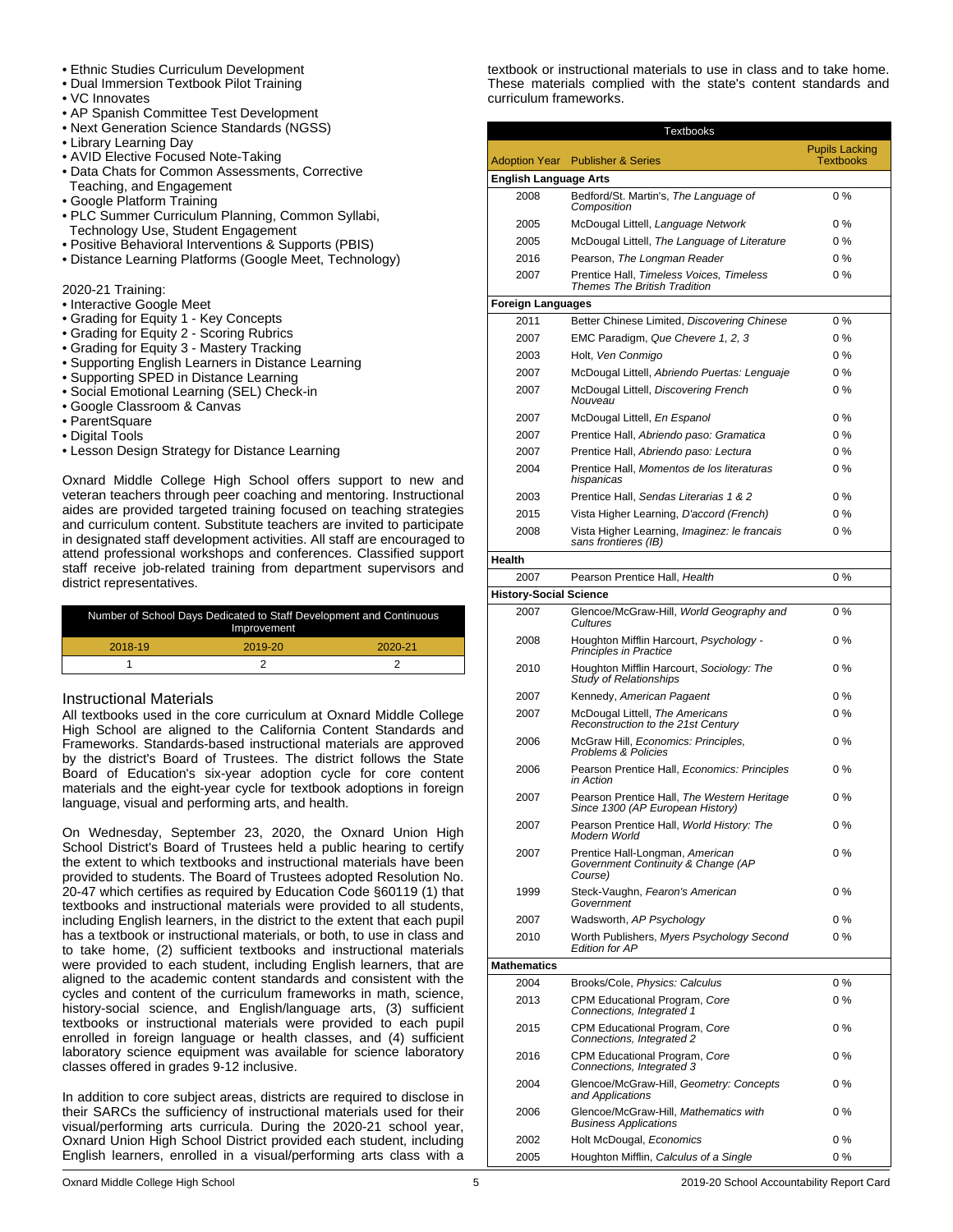|                | Variable                                                                      |       |
|----------------|-------------------------------------------------------------------------------|-------|
| 2006           | Houghton Mifflin Company, PreCalculus with<br>I imits                         | $0\%$ |
| 2017           | Houghton Mifflin Harcourt, Big Ideas Math,<br>Course 1                        | 0%    |
| 2017           | Houghton Mifflin Harcourt, Big Ideas Math,<br>Course 2                        | $0\%$ |
| 2017           | Houghton Mifflin Harcourt, Big Ideas,<br>Integrated Math 1, 2 & 3             | 0 %   |
| 2007           | W. H. Freeman, The Practice of Statistics                                     | $0\%$ |
| <b>Science</b> |                                                                               |       |
| 2007           | Addison Wesley, Biology: Concepts &<br>Connections                            | $0\%$ |
| 2007           | Addison Wesley, Conceptual Physics                                            | $0\%$ |
| 2012           | Cengage Learning, Living in the Environment                                   | $0\%$ |
| 2007           | College Board, Biology: Principles of Life, AP<br>Fdition                     | $0\%$ |
| 2007           | Current Publishing, Life on an Ocean Planet                                   | $0\%$ |
| 2007           | Delmar Cengage Learning, Agriscience,<br><b>Fundamentals and Applications</b> | $0\%$ |
| 2007           | Freeman & Company, AP Biology: Principles<br>of Life                          | $0\%$ |
| 2006           | Globe Fearon, Concepts and Challenges in<br><b>Physical Science</b>           | $0\%$ |
| 2008           | Houghton Mifflin Harcourt, Environmental<br>Science                           | $0\%$ |
| 2006           | J. Wiley & Son, Fundamentals of Physics                                       | $0\%$ |
| 2008           | McDougal Littell, Introductory Chemistry: A<br>Foundation                     | $0\%$ |
| 2007           | Pearson Prentice Hall, Conceptual Physics                                     | $0\%$ |
| 2007           | Pearson Prentice Hall, Earth Science                                          | $0\%$ |
| 2007           | Pearson Prentice Hall, Essentials of Human<br>Anatomy & Physiology            | $0\%$ |
| 2007           | Prentice Hall, Biology                                                        | $0\%$ |
| 2007           | Prentice Hall, Chemistry                                                      | $0\%$ |
|                | Science Laboratory Equipment                                                  | $0\%$ |

## College Preparation & Work Readiness

#### College Preparation Courses

Students are encouraged to take required courses if they plan on attending a four-year college or university. The adjacent table illustrates the proportion of courses taken and successfully completed in relation to the number of course enrollments (sum of total enrollment in all classes).

#### **Admission Requirements for California Public Universities**

#### University of California

Admission requirements for the University of California (UC) follow guidelines set forth in the Master Plan, which requires that the top one-eighth of the state's high school graduates, as well as those transfer students who have successfully completed specified college work, be eligible for admission to the UC. These requirements are designed to ensure that all eligible students are adequately prepared for University-level work. For general admission requirements please visit the University of California Website at http://www.universityofcalifornia.edu/admissions/general.html.

#### California State University

Admission requirements for the California State University (CSU) use three factors to determine eligibility. They are specific high school courses; grades in specified courses, and test scores; and graduation from high school. Some campuses have higher standards for particular majors or students who live outside the local campus area. Because of the number of students who apply, a few campuses have higher standards (supplementary admission criteria) for all applicants. Most CSU campuses utilize local admission guarantee policies for students who graduate or transfer from high schools and colleges that are historically served by a CSU campus in that region. For general admissions requirements, please visit the<br>California Catate University Website at California State University Website at http://www.calstate.edu/admission/.

| Courses for UC/CSU Admission                                                        |      |
|-------------------------------------------------------------------------------------|------|
|                                                                                     | $\%$ |
| 2019-20 Pupils Enrolled in Courses Required for UC/CSU<br>Admission                 | 98.6 |
| 2018-19 Graduates who Completed all Courses Required for<br><b>UC/CSU Admission</b> |      |
|                                                                                     |      |

### Workforce Preparation

Students in grades nine through eleven receive counseling from school personnel regarding career paths and courses of study. Every year, students meet with the counselor to discuss their four-year academic plan; the counselor meets at least once a semester with each student to follow-up on their progress in meeting graduation requirements and career objectives. All career and technical education (CTE) courses comply with state-adopted content standards and are integrated into the student's four-year academic plan as elective courses.

Career Education Center (CEC) Programs are offered in partnership with the County Office of Education.

During the 2019-20 school year, Oxnard Middle College High School students are able to enroll in college courses simultaneously and can complete an AA degree by the end of their senior year at the time of graduation.

## Professional Staff

#### Counseling & Support Staff

Oxnard Middle College High School provides professional, highly qualified staff that provide additional services and support centered on the whole student academically, physically, and mentally. The Counseling and Support Services table in this report illustrates the availability of non-instructional support staff to Oxnard Middle College High School's students. Full-time equivalent (FTE) is a standard measurement used to identify an employee's regular work load on a weekly basis. For example, an FTE of 1.0 designates a full-time position and the employee is on campus and available all day every day of the week; an FTE of 0.5 indicates that the staff member is available and on campus a portion (50%) of the week.

| <b>Academic Counselors &amp; Other Support Staff</b><br>(Nonteaching Professional Staff)<br>2019-20 |                        |     |  |
|-----------------------------------------------------------------------------------------------------|------------------------|-----|--|
|                                                                                                     | No. of<br><b>Staff</b> | FTE |  |
| Academic Counselor                                                                                  |                        | 0.2 |  |
| Psychologist                                                                                        |                        |     |  |
| School Resource Officer (SRO)                                                                       |                        | ÷   |  |

*\* as needed*

*Note: One Full Time Equivalent (FTE) equals one staff member working full time; one FTE could also represent two staff members who each work 50% of full time.*

#### Teacher Assignment

During the 2019-20 school year, Oxnard Middle College High School had 4 teachers who met all credential requirements in accordance with state guidelines. The chart below identifies the number of teachers at both the school and district who are 1) fully credentialed; 2) without full credentials; 3) teaching outside subject area of competence; 4) misassignments for English learners; 5) total teacher misassignments; and  $\overline{6}$ ) vacant teacher positions. "misassignments" refers to the number of positions filled by teachers who lack legal authorization to teach that grade level, subject area, student group, etc.